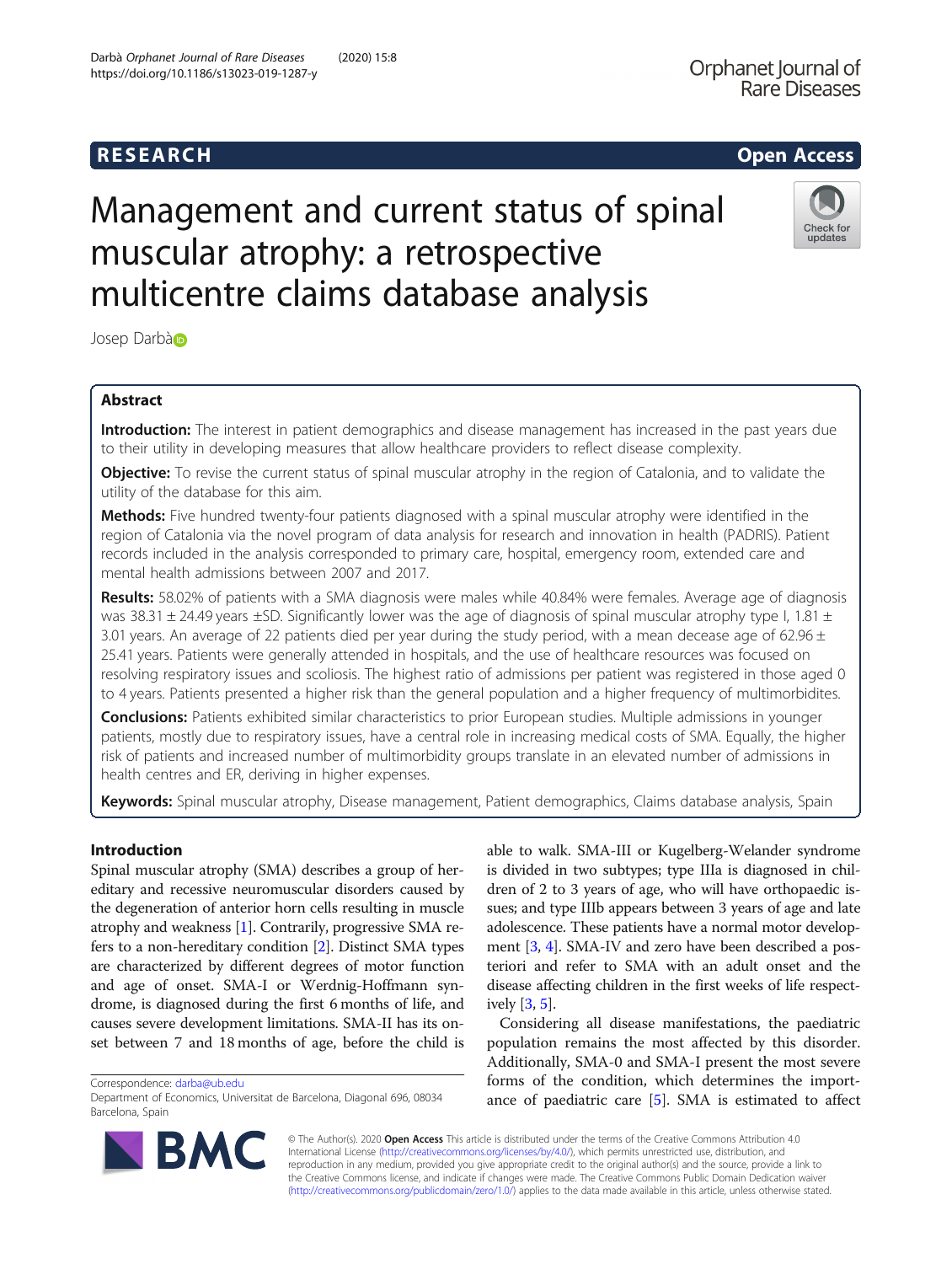around 1 in 10,000 live births  $[6]$  $[6]$ , with irregularities among regions and ethnic groups [\[7\]](#page-5-0), thus the importance to evaluate disease demographics at a regional level. The analysis of patient demographics has been proven useful to determine the specific needs of patients and physicians in terms of use of healthcare resources, in order to develop measures that allow reflexing disease complexity [\[8](#page-5-0)]. To facilitate such analyses, healthcare providers collect detailed information on healthcare usage. In Spain, the Catalan agency for quality and sanitary evaluation (AQuAS) recently implemented a new program to register this data, the program of data analysis for research and innovation in health (PADRIS) [[9\]](#page-5-0). Consequently, the aim of this study was to develop a retrospective multicentre analysis via the records registered in PADRIS to scrutinise SMA patients' demographics and disease management in Catalonia between 2007 and 2017. A secondary objective of the study was to validate the utility of PADRIS records prior to the program's full operation.

# Methods

The study analysed records of all patients with a diagnosis of SMA in the region of Catalonia (7.5 million inhabitants) between 2007 and 2017. Data was obtained from project PADRIS, managed by AQuAS, via ethics committee approval. The database includes detailed information of healthcare usage, comprising primary care centres, hospitals (inpatient and outpatient care), extended care facilities and mental health centres. Records in the database are validated automatically via the evaluation of data consistency. Patient diagnoses and procedures were determined by means of the 9th revision of the International Statistical Classification of Diseases and Related Health Problems (ICD-9). When necessary, the extraction of single-patient information was carried out by eliminating repeated records corresponding to separated admissions, relying on the first admission as the index event.

The classification assigns patients an adjusted morbidity group (GMA), according to the number of systems they have affected by chronic diseases, and into 5 levels of complexity or risk. As it increases, GMA level correlates with a higher number of healthcare admissions of these patients and major pharmaceutical costs [\[10\]](#page-5-0).

Data presentation is mainly descriptive. All statistical analyses were performed using Microsoft Excel© Professional Plus 2010 (Microsoft Corporation, Redmond, WA, USA).

# Results

# Patient characteristics

The ICD9 codes analysed represented SMA types I and II individually, and types II and IV together in

the same cluster. Progressive SMA was considered independently, and a separate group designated the cases where SMA type was not specified (Table 1).

The first set of analyses examined patient records corresponding to 524 patients, most of them diagnosed with a progressive SMA. As for other SMA types, clear trends could not be detected due to the database characteristics. A clear sex bias was observed for most SMA types, with a proportion 60 to 40% male-female. SMA-II did not exhibit this pattern. Patients with no specified sex represented between 1 and 5% of the total (Table [2\)](#page-2-0).

Patients' first admission with a SMA diagnosis was examined to estimate average age of diagnosis. The test revealed an average age of diagnosis of  $38.31 \pm 24.49$ years. Differences between males and females were not evident for this parameter.

The database made available data on patients deceased during the study period, which allowed a rough estimation of mortality and an analysis of patients age at time of death (Table [3\)](#page-2-0). Likewise, a qualitative analysis of the time elapsed between diagnosis and decease was considered relevant. Patients with SMA-I died 2 months to 3 years after diagnosis and patients with SMA-III died on average 6 months after diagnosis. Longer times elapsed for SMA-II, SMA-IV and progressive SMA, averaging between 4 and 5 years. An average of 22 patients died per year during the study period.

The program assigns patients a GMA, according to the number of systems they have affected by chronic diseases, and are classified into 5 levels of complexity. The year 2016 (last available data) the population in this study was comprised by 71.26% of patients with 4 or more systems affected by a chronic condition, 17.53% of patients with 2 or 3 systems affected by a chronic condition, 6.32% of patients with an active neoplasm and 4.89% patients with 1 system affected by a chronic condition. As part of GMA calculation, patients were classified into 5 complexity or risk levels based of the general population as characterised in Fig. [1](#page-3-0). The majority of patients with a SMA diagnosis would be represented in the very high risk level (27%) via the GMA population-based health risk stratification tool.

**Table 1** SMA types claimed by ICD9 codes

| Disease classification               | ICD9 code |
|--------------------------------------|-----------|
| SMA-I. Werdnig-Hoffmann syndrome     | 335.0     |
| SMA-III. Kugelberg-Welander syndrome | 335.11    |
| SMA-II and SMA-IV                    | 335.19    |
| Progressive SMA and Duchenne-Aran    | 335.21    |
| Unspecified SMA                      | 335.10    |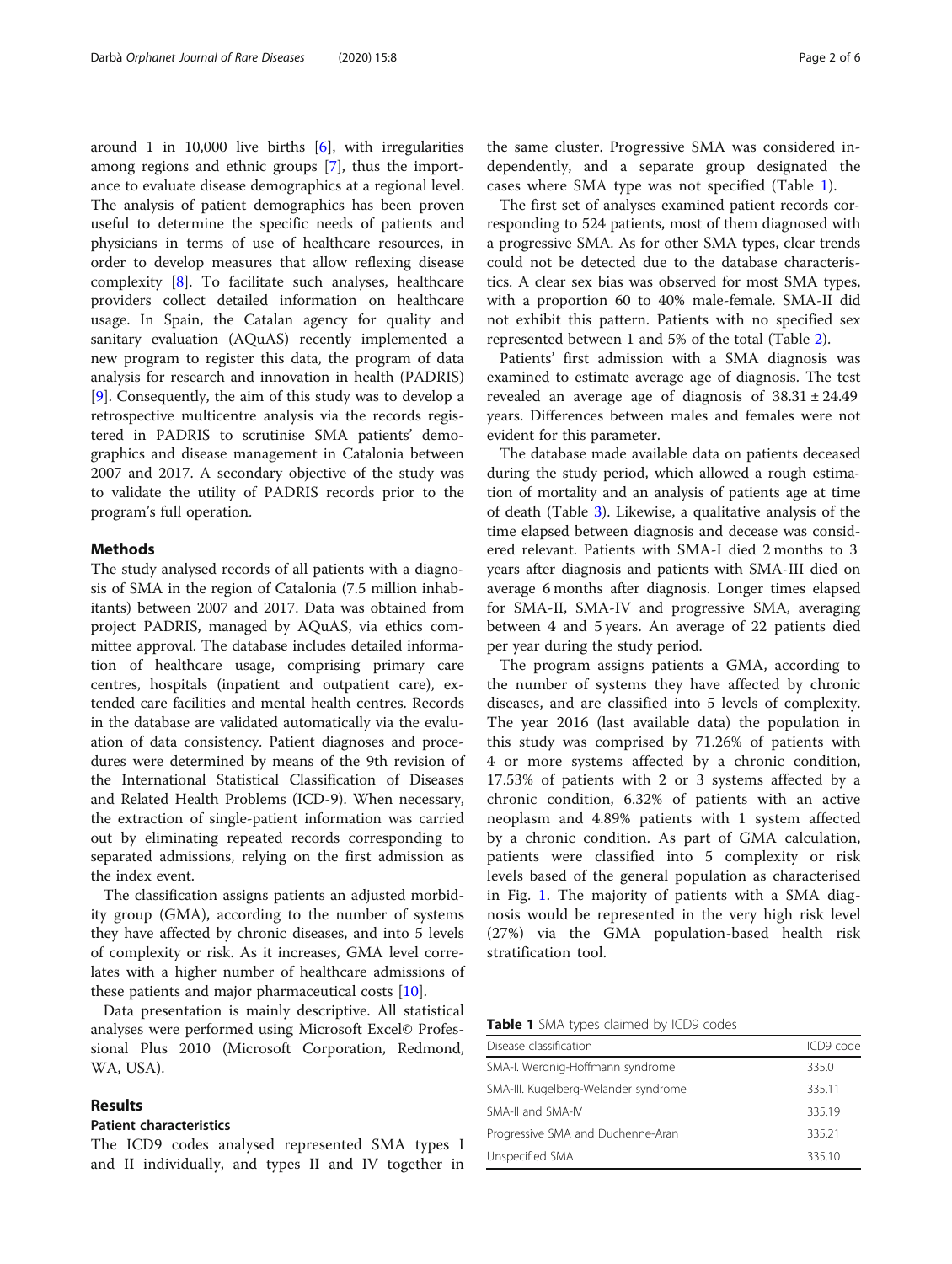|                   | Patient number | % of patients | % of male patients | % of female patients | Patients age $\pm$ SD |
|-------------------|----------------|---------------|--------------------|----------------------|-----------------------|
| Total             | 524            |               | 58.02              | 40.84                | $38.31 \pm 24.49$     |
| SMA-I             | 38             | 6.34          | 60.53              | 36.84                | $1.81 \pm 3.01$       |
| SMA-III           | 84             | 14.02         | 51.19              | 45.24                | $25.11 \pm 25.87$     |
| SMA-II and SMA-IV | 62             | 10.35         | 61.29              | 33.87                | $58.25 \pm 20.63$     |
| Progressive SMA   | 229            | 38.23         | 56.77              | 38.86                | $58.32 \pm 23.61$     |
| Unspecified SMA   | 1 <sup>1</sup> | 18.53         | 59.46              | 38.74                | $48.04 \pm 27.00$     |

<span id="page-2-0"></span>Table 2 Characteristics of the population of study

## Disease management

The classification of patient records permitted the analysis of separate episodes or independent admissions. The evaluation of disease management was based on a calculation of the services that attended the patients, the motivation of such admissions, an analysis of medical procedures and patient's destination after discharge.

Most admissions were registered in primary healthcare centres, 36,724. Significantly smaller was the number of hospitalisations and outpatient consultations, 2518. A similar number of admissions corresponded to emergency room (ER) visits, 2836. Extended care facilities registered 659 admissions, and 13 records were obtained from mental care consultations. In the majority of admissions origin was indicated. 49.70% were scheduled admissions and 49.60% were urgent, the rest were unspecified. Considering all SMA-related admissions, the total number of admissions per patient was slightly superior in younger individuals. In patients aged 0 to 4 years, 3.0 admissions per patient were registered; in those aged 5 to 9 years 2.1 admissions were registered; in children aged 10 to 14 this parameter measured 1.7; finally, in patients older than 20 years of age it remained stable around the 1.2 admissions per patient.

Hospitalisation time averaged 8 days, excluding the stays in extended care facilities. As for patients' destination after discharge, it was generally their residence, followed by transfers to extended care facilities.

On admission, patients were classified and diagnosed with a variety of symptoms and conditions, commonly with a direct link to SMA. Such conditions, excluding SMA, are listed in Table [4](#page-3-0). Hospital admissions due to respiratory issues were significant in all groups; certain conditions as asthma or scoliosis were important hospitalisation motives in patients with infantile onsets of SMA. SMA-II and IV and progressive SMA, patients were often treated for diabetes mellitus type II and hypertension; equally, pressure ulcers appeared mostly in patients with progressive SMA. In order to determine the medical procedures chosen for these patients, admissions directly linked to SMA were selected. To this aim, the analysis included admissions with SMA diagnoses, those due to respiratory symptoms and other manifestations as dysphagia, anaemia, nutritional deficiencies and gastrointestinal issues.

The aforementioned admissions took place mostly into hospitals (inpatient and outpatient care) and ER, and the most representative procedures were associated to respiratory difficulties (Table [5](#page-4-0)). Nursing care procedures were predominant in primary healthcare centres, focusing on sanitary education regarding the disease, the prescribed medication, diet or exercise, and the administration of intramuscular medication.

# **Discussion**

Interest in disease management data and patient characteristics has drastically increased in the past years. The analysis of patient records has been effective to orientate healthcare providers and governments and allow the application of measures that translate disease complexity [[11\]](#page-5-0). Herein, the PADRIS program allowed the assessment of SMA current status in the region of Catalonia in consideration of patient demographics and disease management. The 524 patients included in the study were diagnosed with SMA between the years 2007 and 2017. Findings regarding patients' sex distribution are consistent with those in prior studies. SMA is generally presented in higher frequencies in males, often near the 60% [[12](#page-5-0)]. Similar observations were made in previous studies, in which patients' sex seemed to play a role in

Table 3 Patients deceased during the studied period

|                   | Patient number | % of patients | % of male patients | % of female patients | Patients age $\pm$ SD |
|-------------------|----------------|---------------|--------------------|----------------------|-----------------------|
| Total             | 226            |               | 50.00              | 32.24                | $62.96 \pm 25.41$     |
| SMA-I             | 17             | 44.74         | 47.83              | 42.86                | $0.50 \pm 0.91$       |
| SMA-III           | 15             | 17.86         | 71.31              | 10.53                | $63.91 \pm 24.33$     |
| SMA-II and SMA-IV | 26             | 41.94         | 44.74              | 38.10                | $71.73 \pm 13.26$     |
| Progressive SMA   | 110            | 48.03         | 53.08              | 40.45                | $67.25 \pm 20.69$     |
| Unspecified SMA   | 58             | 52.25         | 68.18              | 34.88                | $64.40 \pm 22.76$     |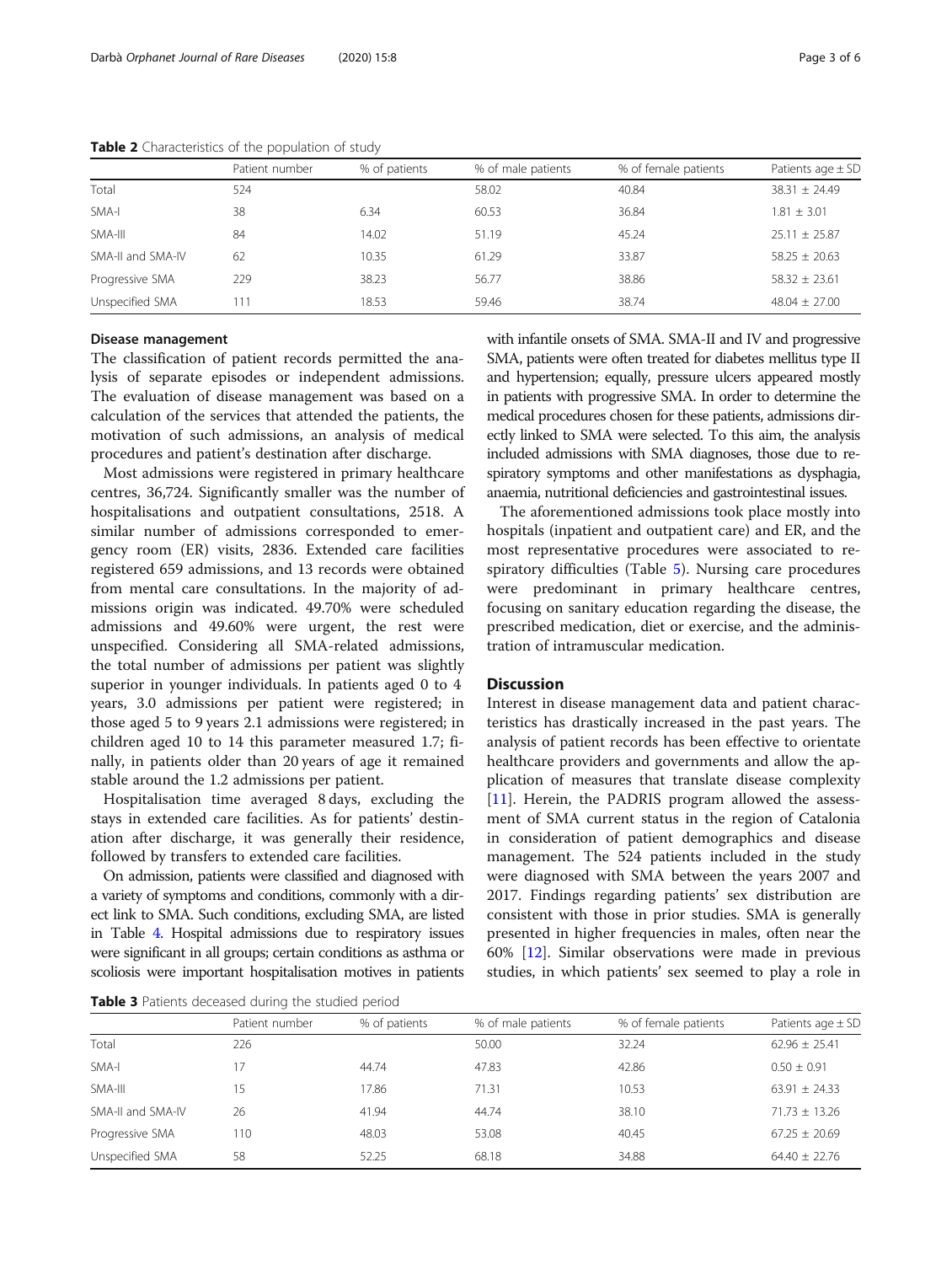<span id="page-3-0"></span>

disease severity [[13,](#page-5-0) [14](#page-5-0)], although to this moment the mechanism of modulation has not been fully understood. A previous study in Spain suggested that it was the acute form of this disorder (SMA-I) the only variant affecting mostly females [[15\]](#page-5-0). Most of the patients in the study were diagnosed with a progressive SMA, explainable by the lower specificity of its ICD9 classification. Given the characteristics of the database, data from this study cannot be used to infer disease prevalence, which poses as one of the limitations of database retrospective analyses.

Patients' average age of diagnosis displayed reasonable variations among SMA types. SMA-I was diagnosed on average at 1.81 years, which is slightly elevated [[5\]](#page-5-0). Likewise, average age of diagnosis of SMA-III, with a typical juvenile onset, is 25.11 years. Inevitably, delays due to

Table 4 Number of admissions for other causes per SMA type

| Diagnoses                             | SMA-I          | SMA-III        | SMA-II and IV  | Progressive SMA |
|---------------------------------------|----------------|----------------|----------------|-----------------|
| Abdominal pain                        | 6              | 29             | 49             | 80              |
| Acute bronchitis                      | 43             | 70             | 19             | $\overline{2}$  |
| Acute respiratory failure             | 29             | 15             | $\overline{7}$ | 31              |
| Anxiety                               | 11             | 25             | 27             | 120             |
| Asthma, unspecified                   | 106            | 262            | 76             | 54              |
| Breath abnormality                    | 39             | 74             | 4              | 37              |
| Chronic bronchitis                    | 39             | 45             | 33             | 198             |
| Chronic respiratory failure           | 8              | 13             | $\overline{2}$ | 31              |
| Diabetes mellitus type II             | 37             | 254            | 526            | 2295            |
| Disuse muscular atrophy               | 33             | 79             | 20             | 46              |
| Infantile cerebral palsy, unspecified | 65             | 68             | $\mathbf{0}$   | 32              |
| Lumbar pain                           | 1              | 8              | 12             | 58              |
| Malaise and fatique                   | 1              | $\overline{2}$ | 14             | 57              |
| Obesity                               | 2              | 52             | 11             | 112             |
| Pulmonary collapse                    | 27             | 41             | 1              | 3               |
| Pressure ulcer                        | 10             | 15             | 96             | 258             |
| Quadriplegia                          | 7              | 8              | 25             | 26              |
| Scoliosis                             | 19             | 49             | 5              | 19              |
| Supplementary oxygen dependency       | $\overline{7}$ | 17             | $\mathbf{0}$   | 10 <sup>°</sup> |
| Unspecified essential hypertension    | 83             | 284            | 590            | 1368            |
| Patient number                        | 38             | 84             | 62             | 229             |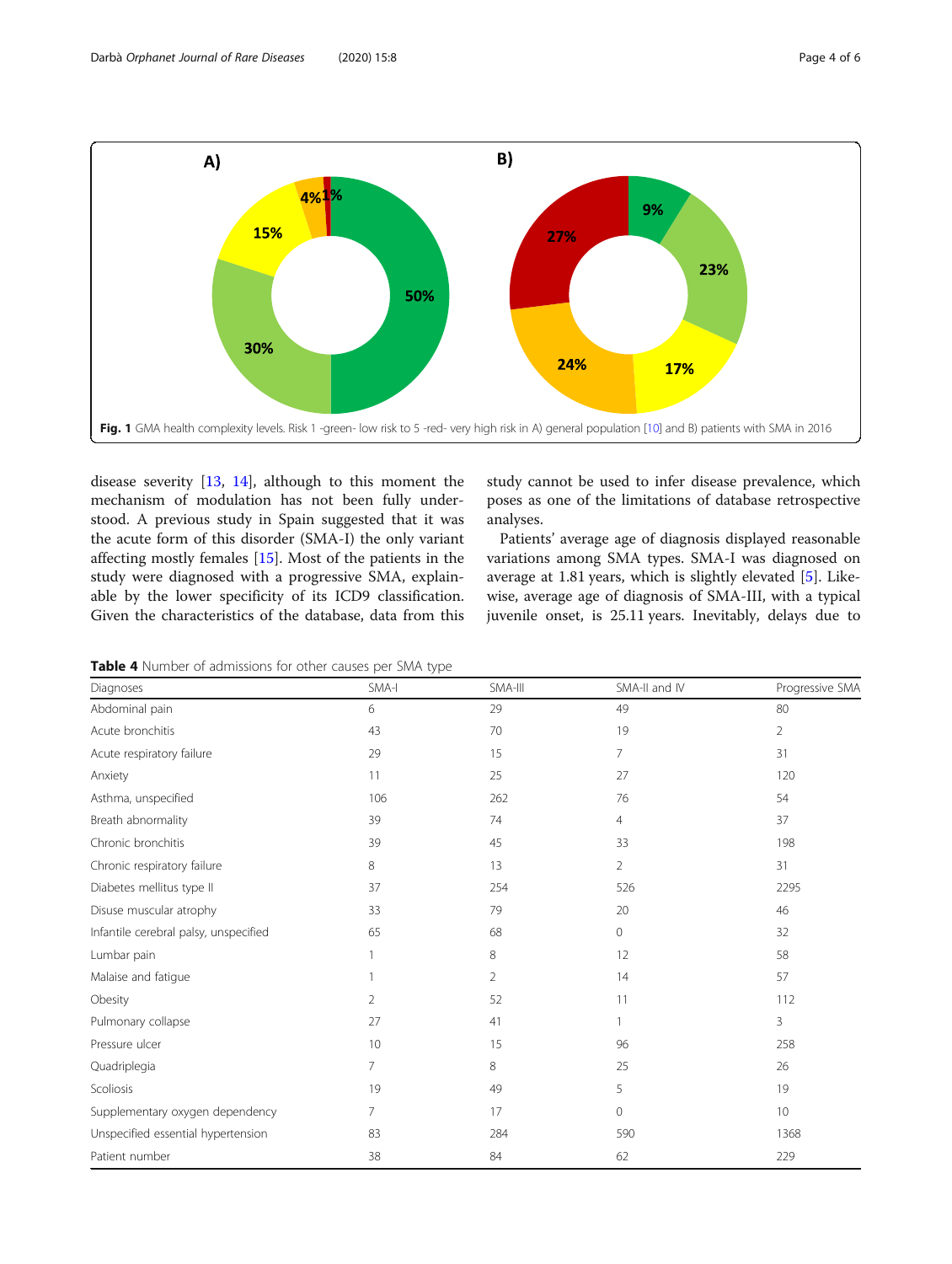<span id="page-4-0"></span>Table 5 Most common procedures in SMA-related admissions

| Procedure                            | Hospital admissions | ER admissions | Total admissions |  |
|--------------------------------------|---------------------|---------------|------------------|--|
| Antibiotic injection                 | 3165                | 11            | 3888             |  |
| Oxygen enrichment                    | 2328                | 7             | 3004             |  |
| Routine thorax radiography           | 1935                | 308           | 2619             |  |
| Mechanical ventilation               | 1963                | 9             | 2581             |  |
| Respiratory medication               | 1654                | 88            | 2231             |  |
| Electrolyte injection                | 1388                | 25            | 1858             |  |
| Electrocardiography                  | 1311                | 150           | 1640             |  |
| Arterial blood gas measurement       | 1105                | 41            | 1375             |  |
| Steroid injection                    | 1018                | 17            | 1293             |  |
| Respiratory exercise                 | 727                 | $\mathbf 0$   | 983              |  |
| Blood microscopical analysis         | 298                 | 483           | 908              |  |
| Feeding tube                         | 707                 | $\mathbf{0}$  | 881              |  |
| Transesophageal echocardiography     | 737                 | $\mathbf{0}$  | 850              |  |
| Tracheal intubation                  | 461                 | $\Omega$      | 548              |  |
| Reconstructive surgery; pelvic bones | 316                 | $\mathbf{0}$  | 461              |  |
| Internal fixation; pelvic bones      | 266                 | $\mathbf{0}$  | 382              |  |

miscoding cannot be ruled out. Still, the relevance of paediatric onsets appears tangible in the number of admissions registered per patient, superior in younger patients. This is not surprising given the gravity of SMA-0 and SMA-1, the variants with the earliest onsets [\[5](#page-5-0)]. Equally, age of decease generally correlates with previous findings. Patients with SMA-I typically die within the first 2 years of life [\[5\]](#page-5-0), while patients affected with SMA-II, SMA-III and SMA-IV tend to die during their adult life. As for the time elapsed between diagnosis and decease, a relative small percentage of patients was available for consideration, allowing misconceptions. However, it is interesting to remark the average survival of patients with a progressive SMA, which correlates with the 4.6 years median survival displayed in a previous disease course study [[2\]](#page-5-0).

Novel information was provided by means of the GMA health risk stratification system. A rough assessment of patients' relative risk provides a tool to refine disease evaluations and predict results in the use of health resources [[10](#page-5-0)]. Analyses prove that as many as 71.26% of patients with SMA are affected by 4 or more chronic diseases in distinct organs, a percentage that measured 14.9% in the general population, which is likely to translate into a more intensive use of healthcare resources  $[10]$ . The study of multimorbidity groups will be crucial to evaluate patients' healthcare needs in an effort to promote preventive care, taking into consideration that direct medical costs can account for at least 30% of all costs associated with a patient with SMA [\[16](#page-5-0), [17](#page-5-0)].

In this context, and in terms of disease management, current available information reflects the predominant

use of SMA patients of primary healthcare, although most diagnosis and treatment procedures are performed in specialised healthcare facilities, both in and outpatient care. The majority of these admissions were related to respiratory issues derived from the disease, in addition to any patients with a diagnosis of SMA with respiratory distress that could contribute to this outcome [\[18](#page-5-0)]. Additional chronic conditions as type II diabetes or essential hypertension registered on admission confirm the weight of multimorbidity in patients' use of resources.

Nonetheless, procedures aimed to resolve respiratory problems made up for the majority of measures. Oxygen enrichment and mechanical ventilation are crucial when patients present respiratory muscle weakness and still are the preferred treatment in such cases [[19,](#page-5-0) [20\]](#page-5-0). Other repeated procedures are designed to reduce motor impairment, as the fixation or reconstruction of pelvic bones, an expected outcome given the recommendation for intervention in these patients to diminish the consequences of scoliosis, surgery that appears in the highest percentages in the youngest patients to lose ambulation capacity [[4,](#page-5-0) [21\]](#page-5-0).

It is plausible that a number of limitations may have influence in the results obtained. Data recording in the distinct healthcare sources started at varied time points between 2007 and 2012, and the restricted use of accurate ICD9 definitions during the first studied years left a considerable amount of data unspecified. Moreover, the use of ICD9 for codification in the database limits the relevance of the results; the lack of specific codes for SMA-II and SMA-IV impede further result interpretation. Measures were taken to avoid errors derived from